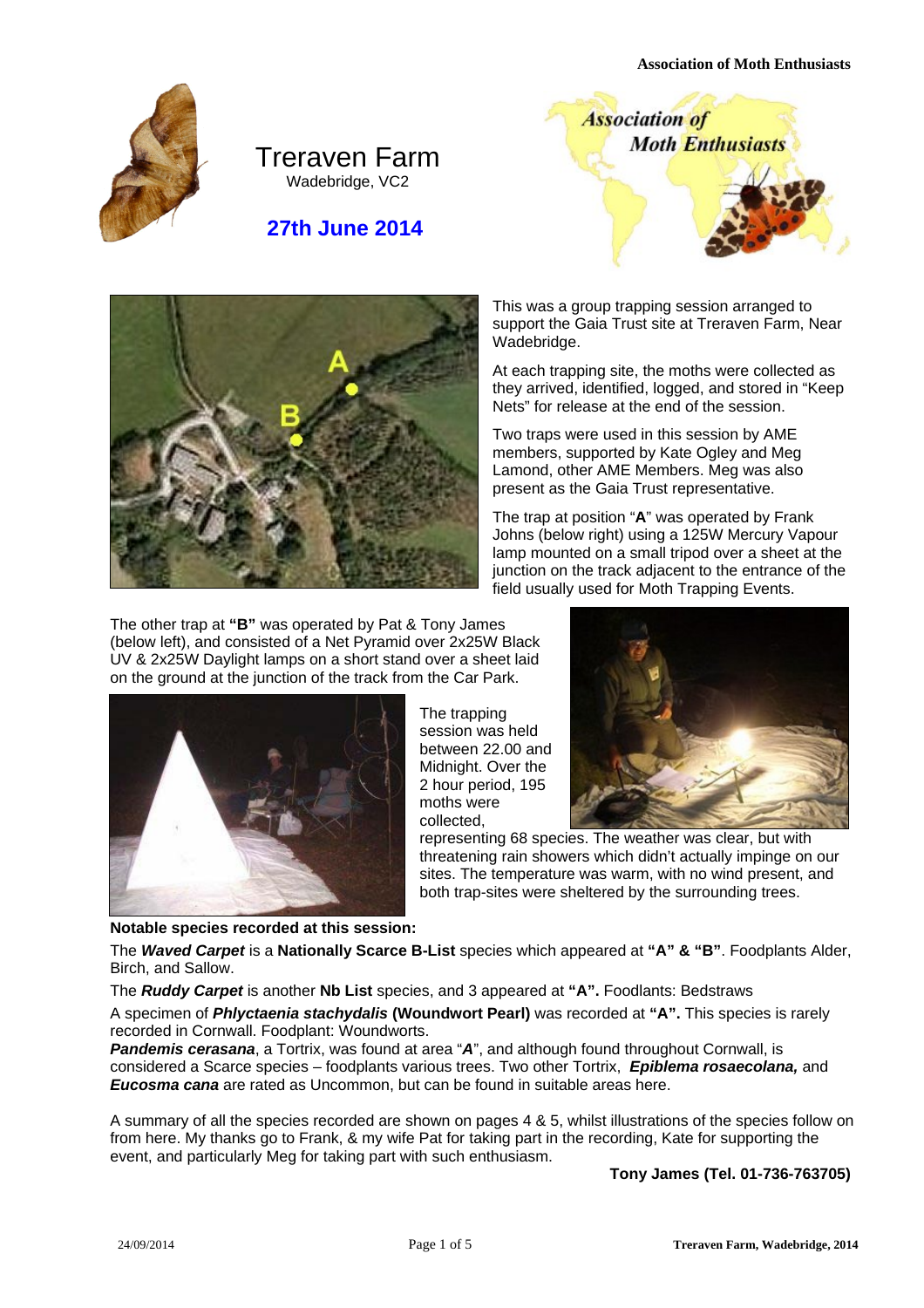### **SPECIES RECORDED THIS NIGHT WERE:**

## **Hepliadae (Swifts) Tortricidae**





**Pyralidae**



Ghost Moth Common Pandemis Pandemis Clepsis Cnephasia Epiblema Eucosma



#### **Pyralidae (ctd)** Geometridae





















Ruddy Common Purple Phoenix Barred Common Barred





Sharp-angled Brimstone Swallow-tailed Orange Peppered Willow Mottled

Peacock Moth Moth Moth Moth Moth Moth Beauty Beauty















24/09/2014 Page 2 of 5 **Treraven Farm, Wadebridge, 2014** 





Udea Bee Moth Common Small Riband Wave Riband Wave





July Scallop Rivulet Sandy Green **Waved** Scorched











Fan-footed Wave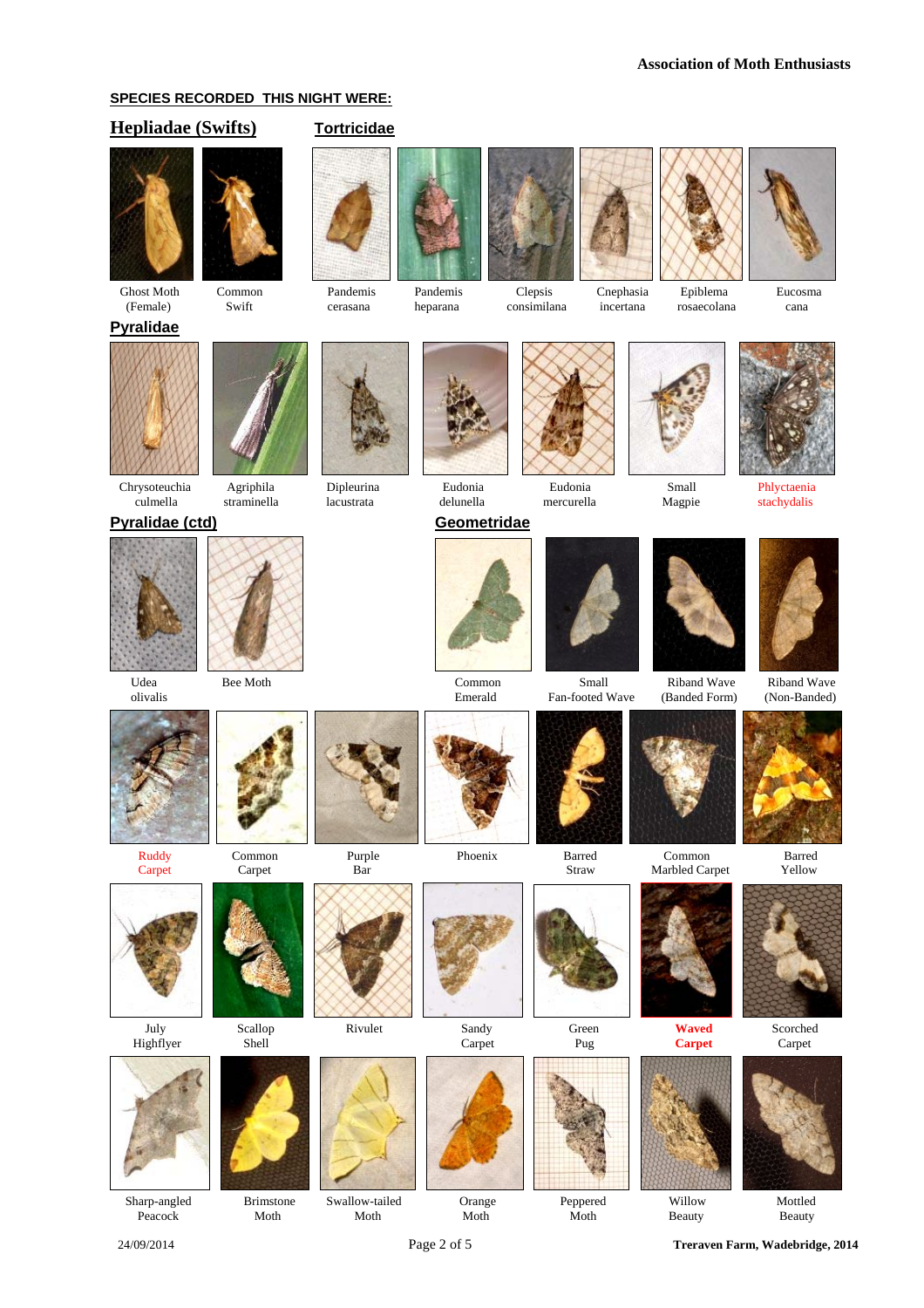



Brussels Square Clouded Light<br>Lace Spot Silver Emeral Lace Spot Silver Emerald





# **Sphingidae Arctiidae**





Hawkmoth Hawkmoth Footman Footman Ermine

## **Noctuidae :**







Lime Elephant Elephant Muslin Dingy Buff























Plain Snout Fan-foot Small



Golden Y Fan-foot



 Angle Dark Clouded Rufous Rustic Marbled Beautiful Shades Arches Brindle Minor White Spot Golden Y

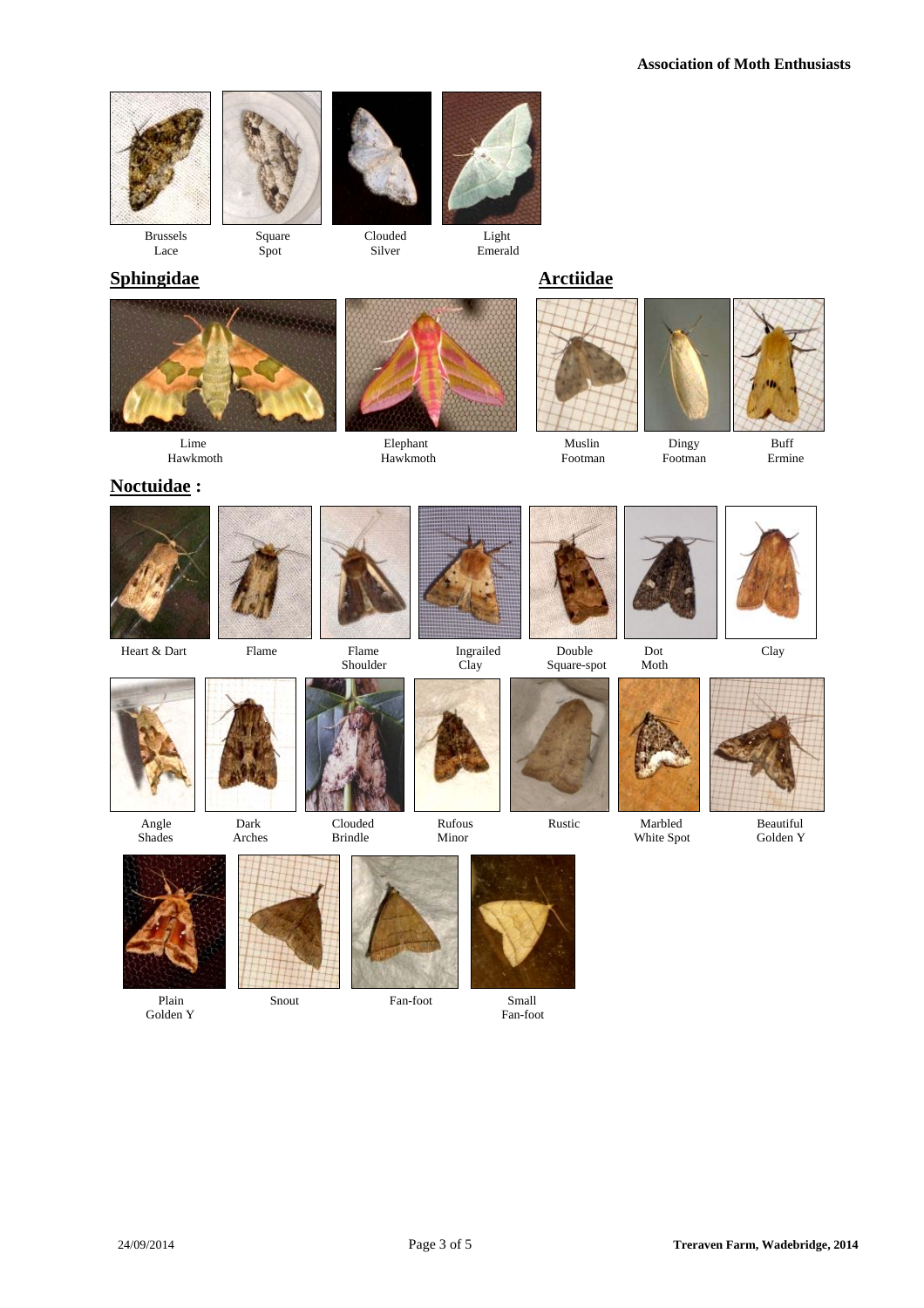# **Population Numbers Recorded: Treraven Farm (27/6/14)**

| <b>BLCode</b> | Taxon                    | Vernacular                       | <b>Status</b>          | <b>TPJ</b>              | FJ             | <b>Totals</b>           |
|---------------|--------------------------|----------------------------------|------------------------|-------------------------|----------------|-------------------------|
| 0014          | Hepialus humuli          | Ghost Moth                       | Common                 |                         | $\mathbf{1}$   | 1                       |
| 0017          | Hepialus lupulinus       | <b>Common Swift</b>              | Common                 | 1                       |                | 1                       |
| 0970          | Pandemis cerasana        | <b>Barred Fruit tree Tortrix</b> | <b>Scarce</b>          |                         | 1              | 1                       |
| 0972          | Pandemis heparana        | Dark Fruit-tree Tortrix          | Common                 |                         | 1              | $\mathbf{1}$            |
| 0994          | Clepsis consimilana      | <b>Privet Twist</b>              | Common                 | 5                       | 1              | 6                       |
| 1024          | Cnephasia incertana      | <b>Light Grey Tortrix</b>        | Common                 |                         | $\mathbf{1}$   | 1                       |
| 1177          | Epiblema rosaecolana     | <b>Common Rose Bell</b>          | <b>Uncommon</b>        | 1                       | 1              | $\overline{2}$          |
| 1201          | Eucosma cana             | <b>Hoary Bell</b>                | Uncommon               | 1                       | 1              | $\overline{2}$          |
| 1293          | Chrysoteuchia culmella   | Garden Grass-veneer              | Common                 |                         | 9              | $\boldsymbol{9}$        |
| 1304          | Agriphila straminella    | Straw Grass-veneer               | Common                 | 3                       |                | 3                       |
| 1338          | Dipleurina lacustrata    | <b>Little Grey</b>               | Common                 | 3                       | $\overline{2}$ | 5                       |
| 1343          | Eudonia delunella        | <b>Pied Grey</b>                 | Local                  | 1                       | 1              | $\overline{2}$          |
| 1344          | Eudonia mercurella       | Small Grey                       | Common                 | $\overline{2}$          |                | $\overline{2}$          |
| 1376          | Eurrhypara hortulata     | Small Magpie                     | Common                 |                         | $\overline{2}$ | 2                       |
| 1384          | Phlyctaenia stachydalis  | <b>Woundwort Pearl</b>           | <b>Rarely Recorded</b> |                         | 1              | 1                       |
| 1392          | Udea olivalis            | <b>Olive Pearl</b>               | Common                 | 3                       | 2              | $\mathbf 5$             |
| 1428          | Aphomia sociella         | Bee Moth                         | Common                 |                         | 2              | $\overline{\mathbf{c}}$ |
| 1669          | Hemithea aestivaria      | <b>Common Emerald</b>            | Common                 | 6                       | $\overline{2}$ | 8                       |
| 1702          | Idaea biselata           | Small Fan-footed Wave            | Common                 | 3                       |                | 3                       |
| 1713          | Idaea aversata           | <b>Riband Wave</b>               | Common                 | 4                       | 2              | $\,6$                   |
| 1735          | Catarhoe rubidata        | <b>Ruddy Carpet</b>              | <b>Nb List</b>         |                         | 3              | $\mathbf{3}$            |
| 1738          | Epirrhoe alternata       | Common Carpet                    | Common                 |                         | 3              | 3                       |
| 1752          | Cosmorhoe ocellata       | Purple Bar                       | Common                 | 1                       | 1              | $\overline{c}$          |
| 1754          | Eulithis prunata         | Phoenix                          | Common                 | 1                       |                | $\mathbf{1}$            |
| 1758          | Eulithis pyraliata       | <b>Barred Straw</b>              | Common                 | 1                       |                | $\mathbf{1}$            |
| 1764          | Chloroclysta truncata    | <b>Common Marbled Carpet</b>     | Common                 |                         | 1              | 1                       |
| 1765          | Cidaria fulvata          | <b>Barred Yellow</b>             | Common                 | 1                       | 2              | 3                       |
| 1777          | Hydriomena furcata       | July Highflyer                   | Common                 | 1                       | 1              | $\overline{c}$          |
| 1789          | Rheumaptera undulata     | <b>Scallop Shell</b>             | Local                  |                         | 1              | 1                       |
| 1802          | Perizoma affinitata      | Rivulet                          | Common                 | 1                       |                | $\mathbf{1}$            |
| 1808          | Perizoma flavofasciata   | Sandy Carpet                     | Common                 | 1                       | 4              | 5                       |
| 1860          | Pasiphila rectangulata   | Green Pug                        | Common                 | 5                       | 1              | 6                       |
| 1877          | Hydrelia sylvata         | <b>Waved Carpet</b>              | Nb List                | $\overline{\mathbf{c}}$ | 1              | 3                       |
| 1888          | Ligdia adustata          | <b>Scorched Carpet</b>           | Local                  | 3                       |                | 3                       |
| 1890          | Macaria alternata        | <b>Sharp-angled Peacock</b>      | Local                  | 3                       | 1              | $\overline{\mathbf{4}}$ |
| 1906          | Opisthograptis luteolata | <b>Brimstone Moth</b>            | Common                 | 10                      | 2              | 12                      |
| 1922          | Ourapteryx sambucaria    | Swallow-tailed Moth              | Common                 | $\overline{2}$          |                | $\overline{2}$          |
| 1924          | Angerona prunaria        | <b>Orange Moth</b>               | Local                  |                         | 2              | 2                       |
| 1931          | <b>Biston betularia</b>  | Peppered Moth                    | Common                 |                         | 1              | 1                       |
| 1937          | Peribatodes rhomboidaria | <b>Willow Beauty</b>             | Common                 | 3                       | 1              | 4                       |
| 1941          | Alcis repandata          | <b>Mottled Beauty</b>            | Common                 |                         | 2              | $\overline{c}$          |
| 1945          | Cleorodes lichenaria     | <b>Brussels Lace</b>             | Local                  |                         | 1              | 1                       |
| 1949          | Paradarisa consonaria    | <b>Square Spot</b>               | Local                  | 1                       |                | 1                       |
| 1958          | Lomographa temerata      | <b>Clouded Silver</b>            | Common                 | 2                       |                | $\overline{c}$          |
| 1961          | Campaea margaritata      | <b>Light Emerald</b>             | Common                 | 1                       | 1              | $\overline{c}$          |
| 1979          | Mimas tiliae             | Lime Hawkmoth                    | Common                 |                         | 1              | 1                       |
| 1991          | Deilephila elpenor       | Elephant Hawkmoth                | Common                 |                         | 1              | 1                       |
| 2038          | Nudaria mundana          | <b>Muslin Footman</b>            | Local                  |                         | 1              | 1                       |
| 2044          | Eilema griseola          | Dingy Footman                    | Common                 | 1                       | 1              | $\overline{\mathbf{c}}$ |
| 2061          | Spilosoma luteum         | <b>Buff Ermine</b>               | Common                 | 1                       |                | 1                       |